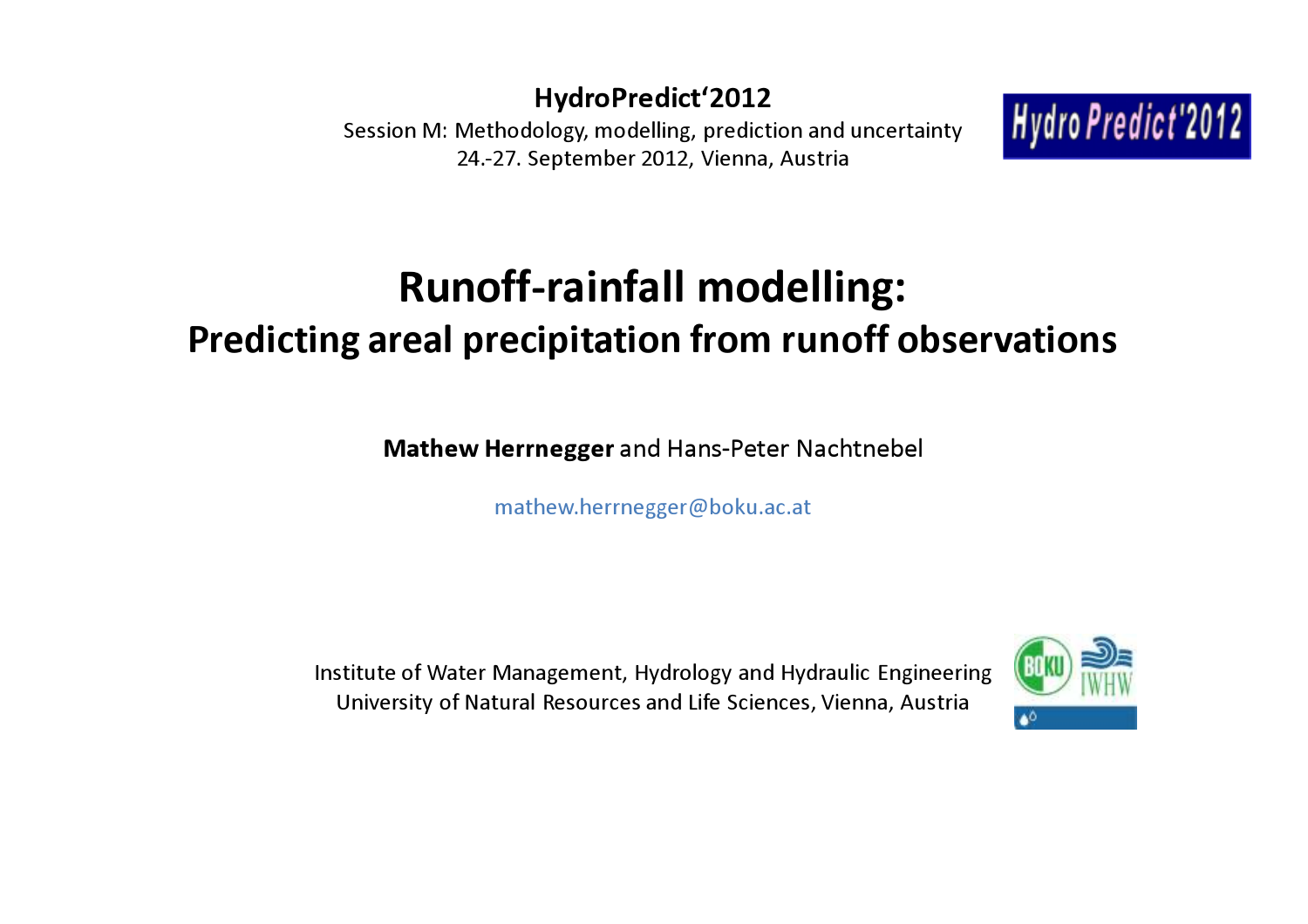#### M. Herrnegger and H.-P. Nachtnebel: Runoff-rainfall modelling: Predicting areal precipitation from runoff observations

**Motivation** 

- •Precipitation exhibits a high spatio-temporal variability, especially in Vienna, Austria complex terrain
- • Detection difficult
	- $\blacktriangleright$ Monitoring network density is generally low

Systematic error Magnitude

Wetting losses 2 - 10 %

Splash-out and splash-in 1 - 2 %

Evaporation losses

Wind-induced errors

 $\blacktriangleright$ Measurements (point/radar) are subject to major errors

10 - 50 % (snow)

 $0 - 4 %$ 

| Flog and dew | $4 - 10\%$ |                                                                                           |
|--------------|------------|-------------------------------------------------------------------------------------------|
|              |            | $\triangleright$ Further uncertainties during interpolation of areal precipitation fields |

2 - 10 % (liquid precipitation)

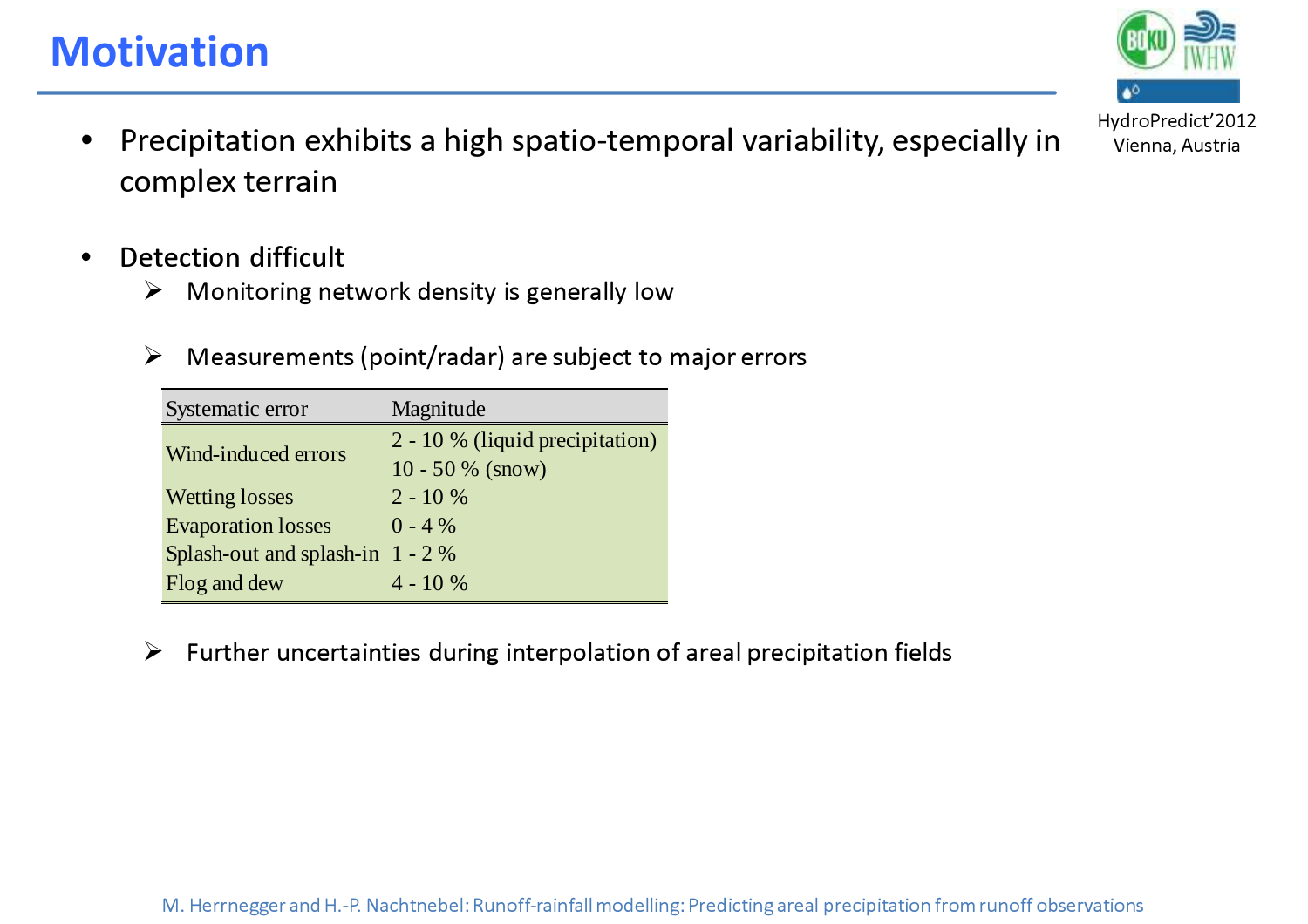# **Motivation**



### $\triangleright$  In consequence biased precipitation inputs for water-related modelling problems

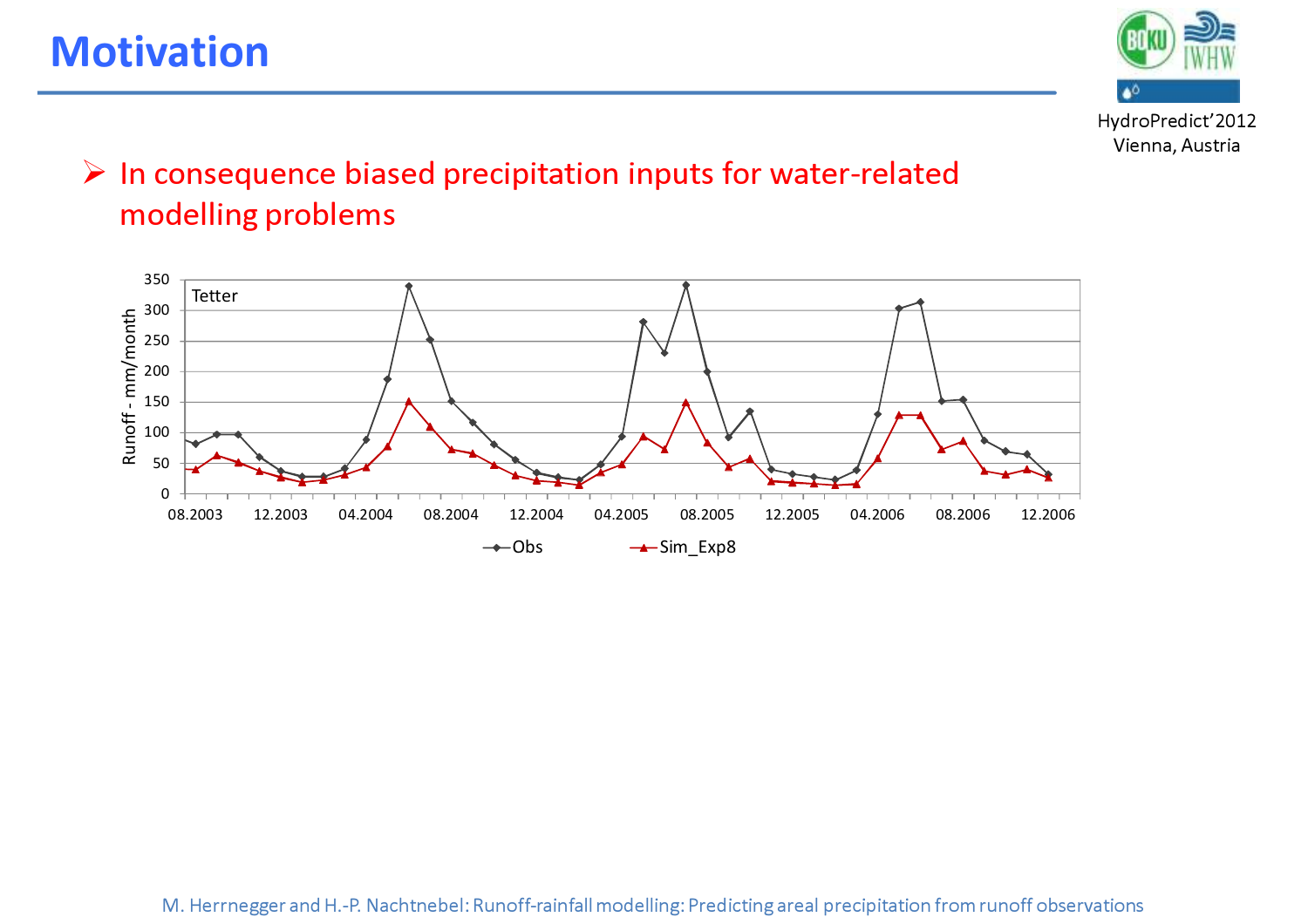



Runoff is the most reliable hydrological variable observed, with errors of about  $5 - 20$  % (Di Baldassarre and Montanari, 2009 (HESS); Pelletier, 1987 (Can. J. Civ. Eng.))

Integral of precipitation over a certain period, considering<br>
successive precipitation lessons and unter stamps differences evapotranspiration losses and water storage differences Simulation with rainfall-runoff model (Forward model)  $\blacktriangleright$ 

$$
Q = \int_{0}^{t} (P - ETA \pm \Delta S) dt
$$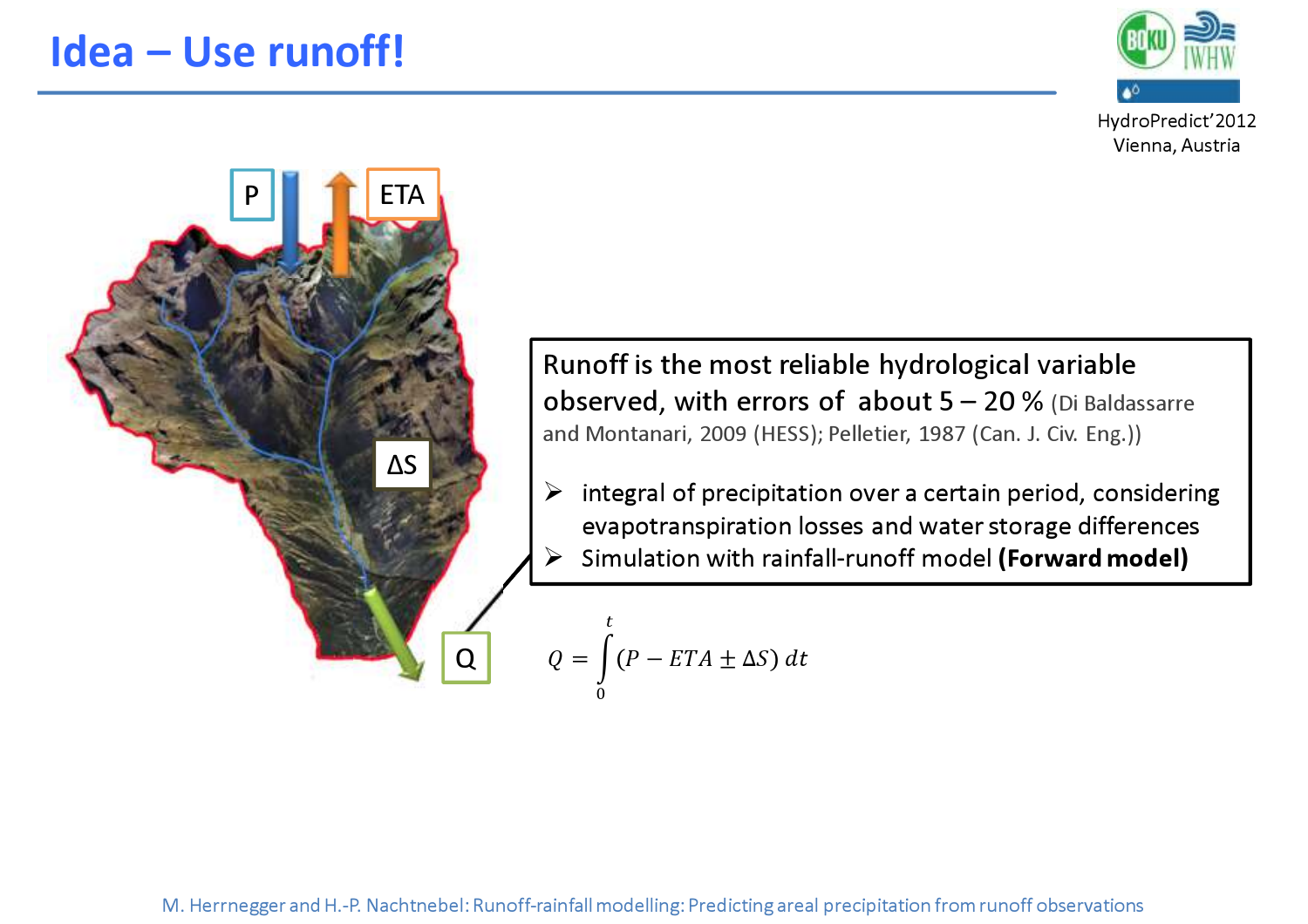# Idea – Runoff-rainfall model (inverse model)



P ETAΔSQ $\blacktriangleright$ 

### Inverse rainfall-runoff model with

 $\triangleright$  observed runoff (Q) as input

returns the temporally disintegrated areal rainfall

- S Catchment as measurement area
- Inverse model (runoff-rainfall model)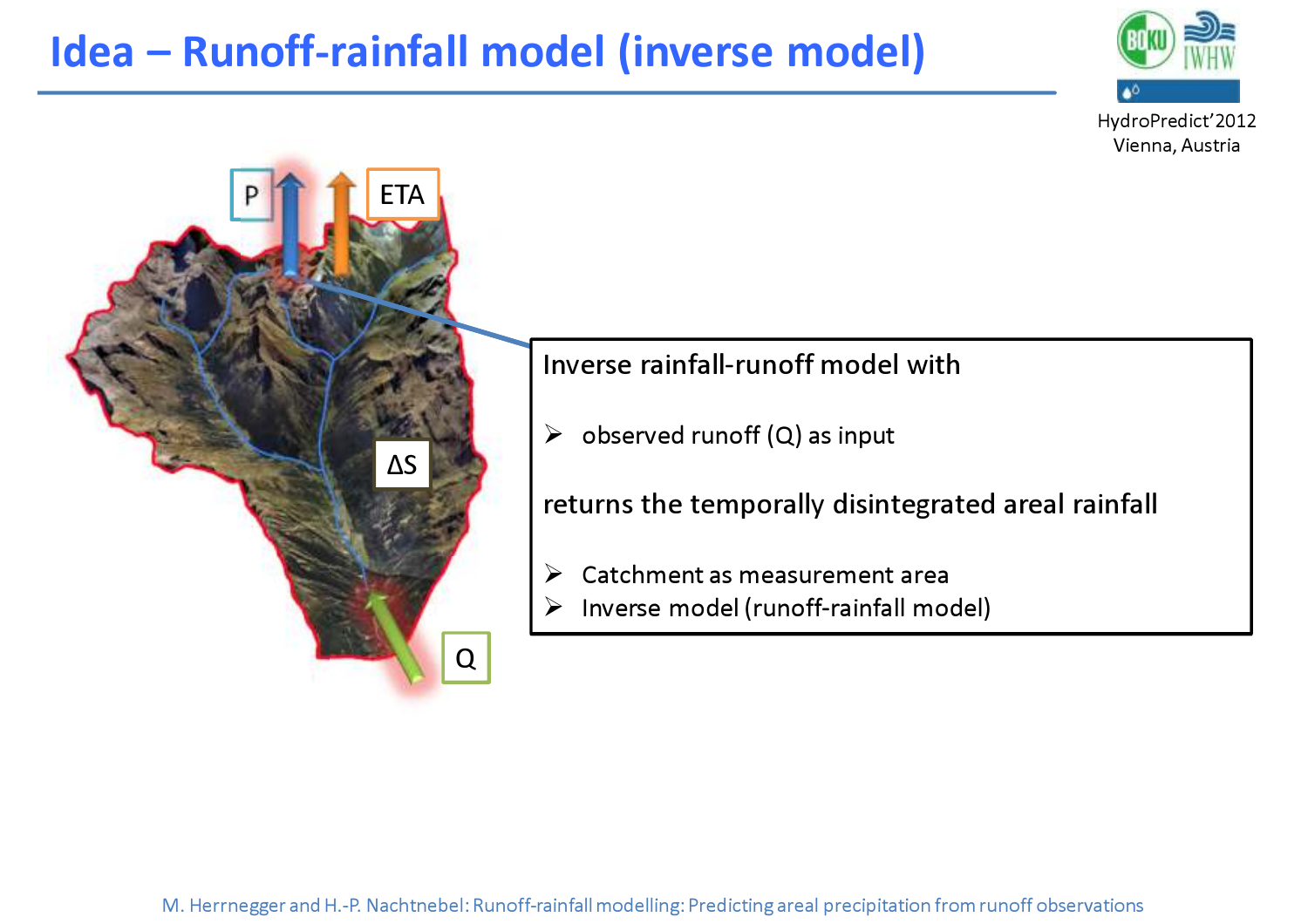# Forward model







• State space formulation with state transition and output functions

 $\dot{S}_t = f(\dot{S}_{t-1}, \dot{I}_t)$  $\dot{\theta}_t = g(\dot{S}_{t-1}, \dot{I}_t)$ 

- •System states (S - BW0, BW4,…)
- •10 Parameters (Φ - TAB4, BETA,….)
- •No snow-processes

### And now the other way round…

- 1. Analytical inversion of model equations (similar to Kirchner, 2009 (WRR))
- 2. Iterative approach

http://tinyurl.com/bqt7fhh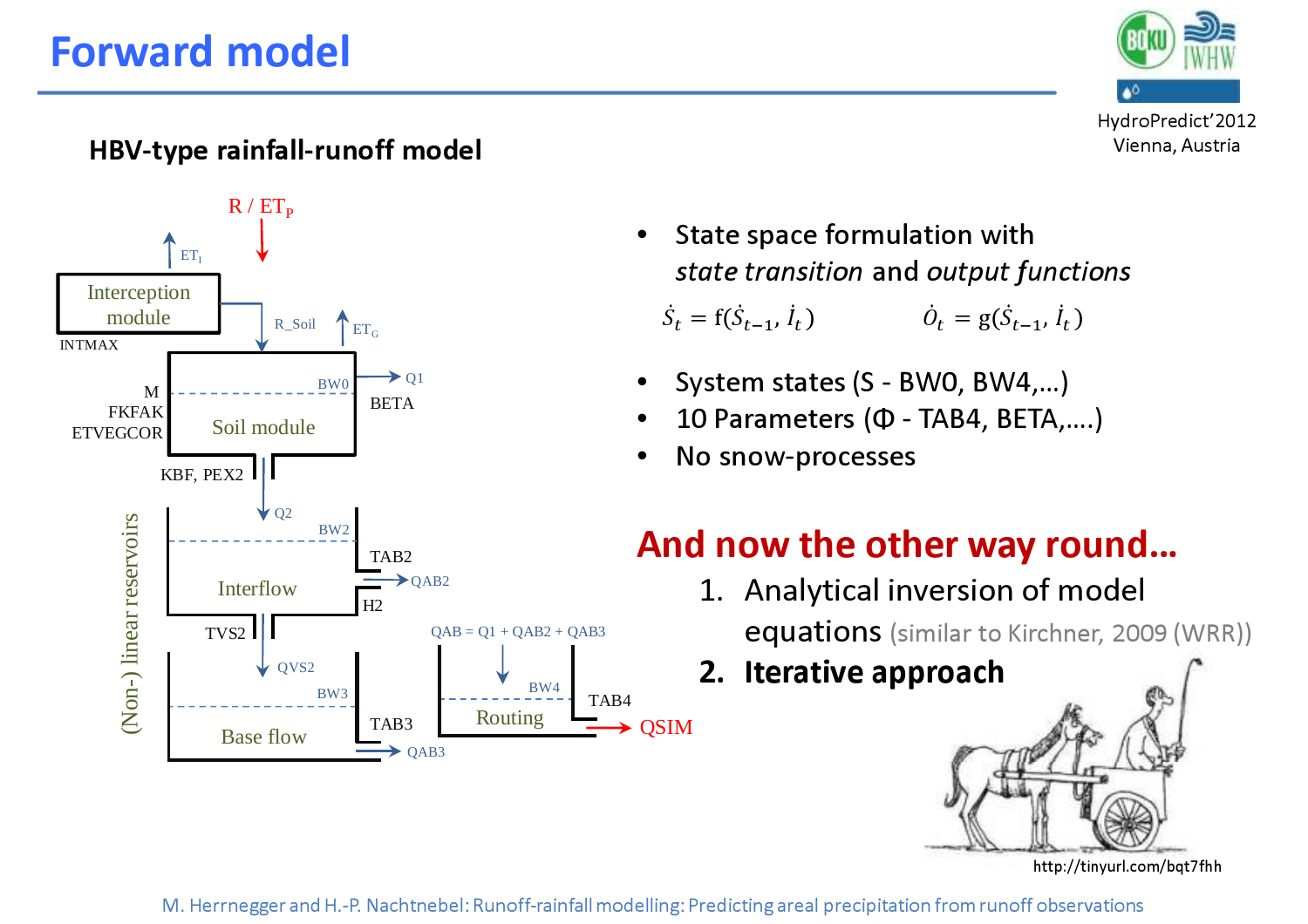# Inverse model – Iterative approach

Which rainfall-input leads to simulated runoff that agrees with observed runoff?

 $f(R_t) = \text{QSIM}_t(R_t) - \text{QOBS}$  $t = 0$  $\rightarrow$  Root-finding problem

- •• Forward R-R-model is embedded in a root-finding algorithm (Brent, 1973)<br>• Pesulta far averutings star are Buard OSIM
- •• Results for every time step are  $\mathsf{R}_{\mathsf{t}}$  and QSIM $_{\mathsf{t}}$



Herrnegger, M., Nachtnebel, H.P. (submitted): From runoff to rainfall: Inversion of HBVbased conceptual rainfall-runoff models (Part I - Methods). J. Hydrol.

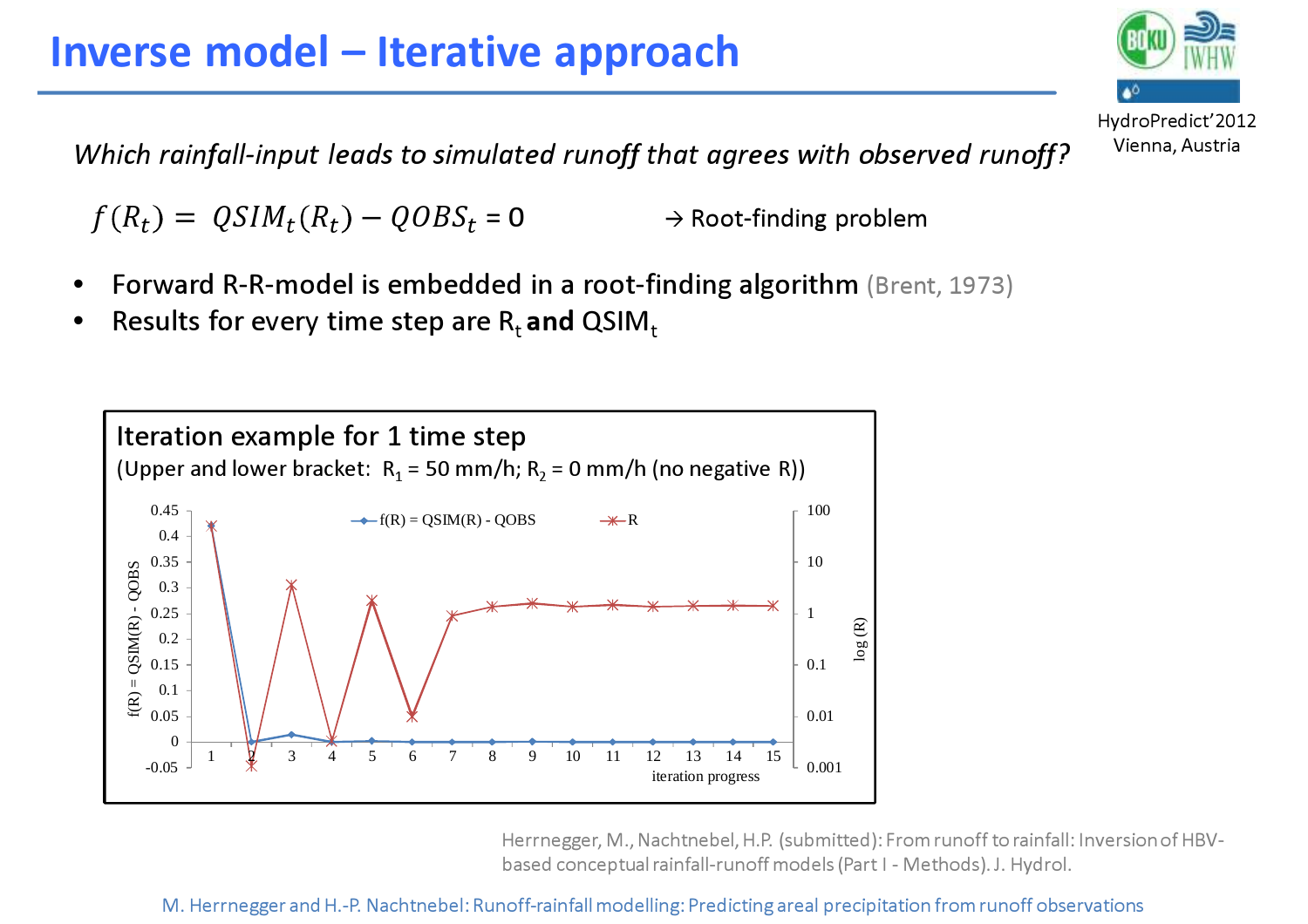HydroPredict'2012Vienna, Austria

Does the inverse model work?

•• Tests performed with numerical experiments, neglecting uncertainties in measurement errors, model structure and parameters



- $\bullet$  20.000 synthetic hydrographsgenerated with the forward model with Monte Carlo simulations, varying modelparameters, are used as input in theinverse model
- $\bullet$  System states, variables and fluxes from the forward model are known at every point in time and are used forvalidating the inverse model

# Validation successful  $\rightarrow$  Application with real world data

Herrnegger, M., Nachtnebel, H.P. (submitted): From runoff to rainfall: Inversion of HBV-based conceptual rainfall-runoff models (Part I - Methods). J. Hydrol.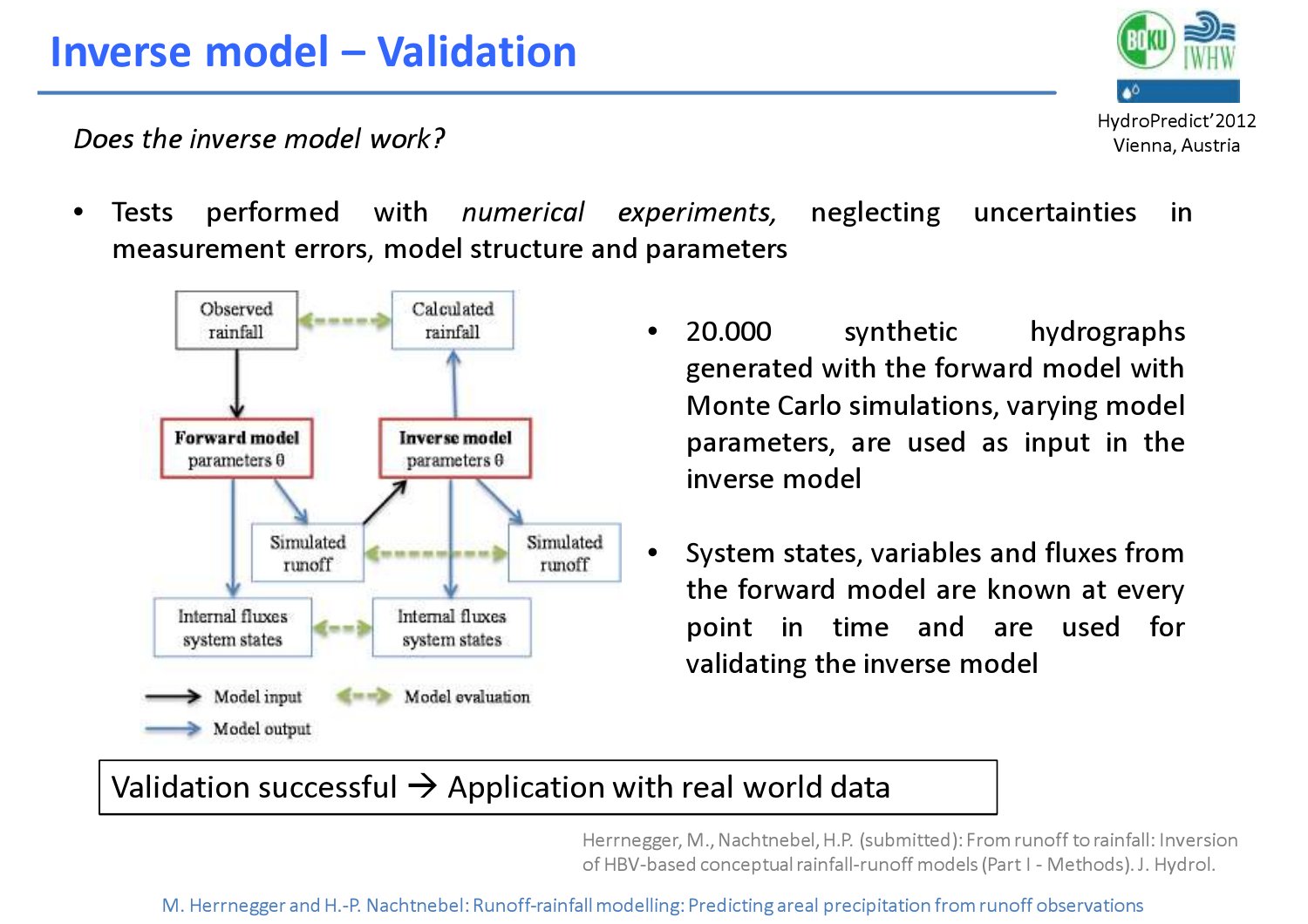### Study area & Data sets



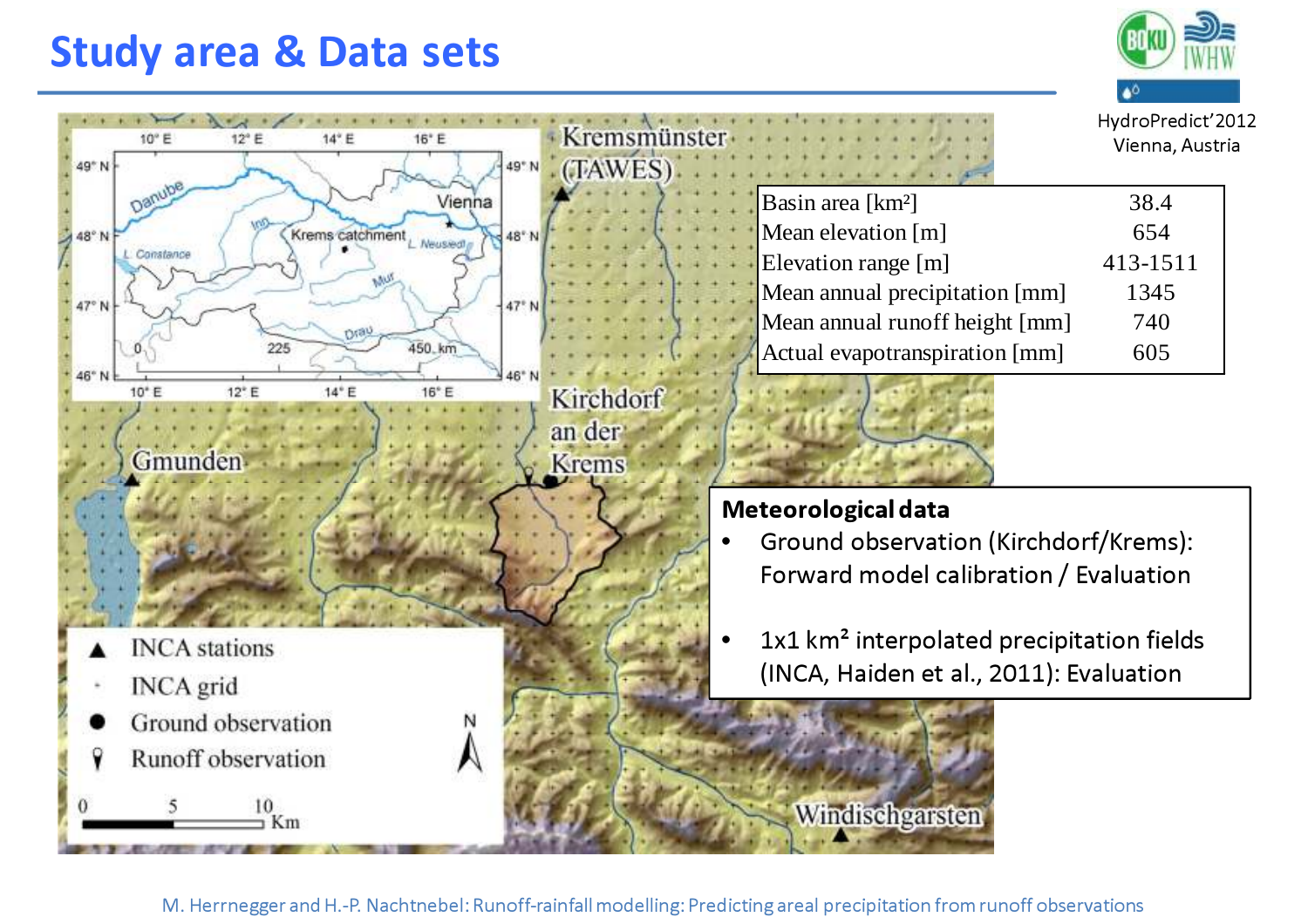# Parameter optimisation & Model setup



### Assumption• Calibrated forward model reflects catchment properties leading to runoff Observed rainfall Inverse model with identical parameters •therefore yields catchment precipitation**Forward** model Simulated runoff Model setup• Simulation period • 2006 – 2008 (Δt = 60min) Lumped model setup• Evaluation June / July / August / September (snow-free periods)

•

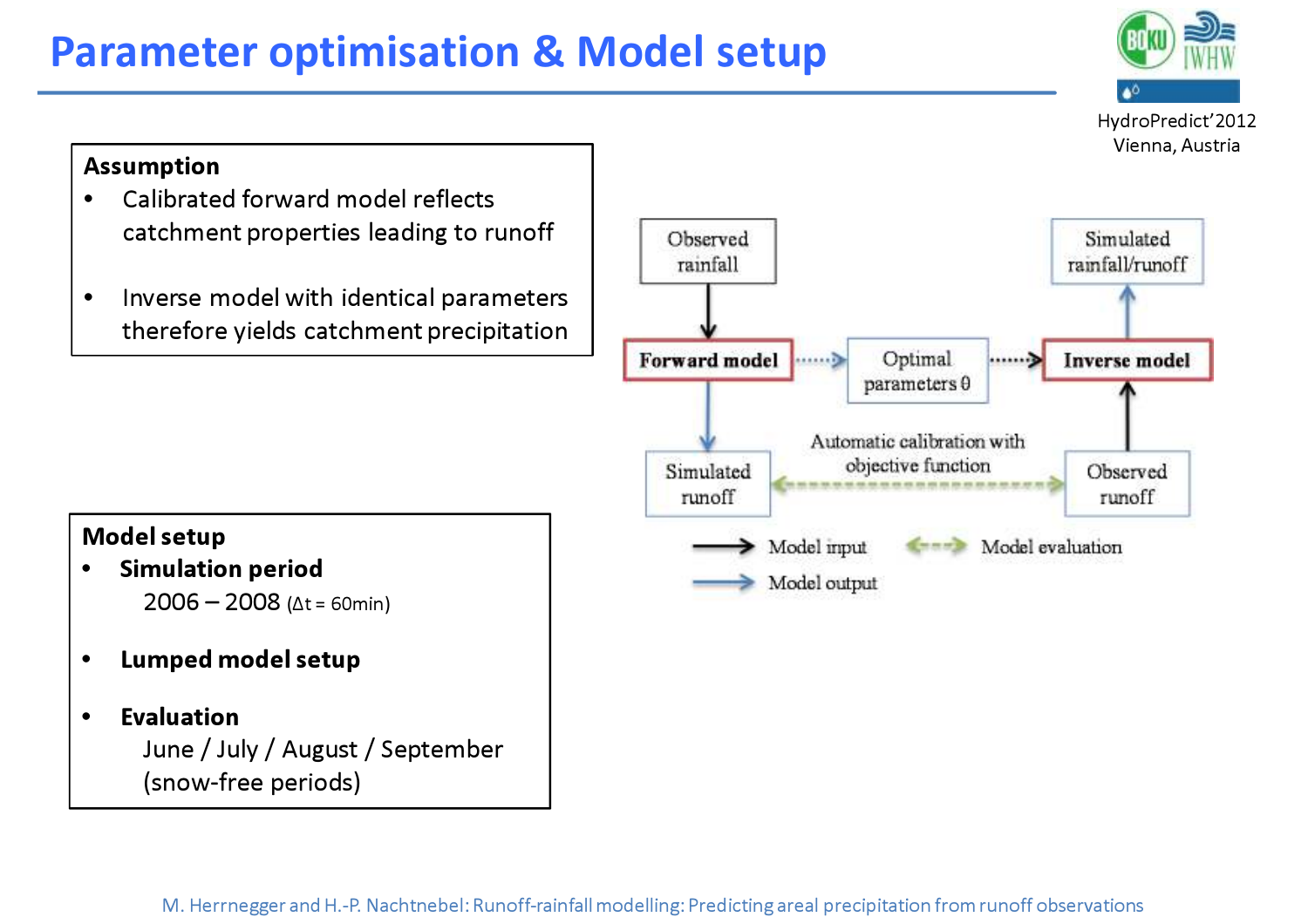# Results – Runoff (Forward model)

Does the calibrated forward model reflect catchment properties leading to runoff correctly?

HydroPredict'2012Vienna, Austria

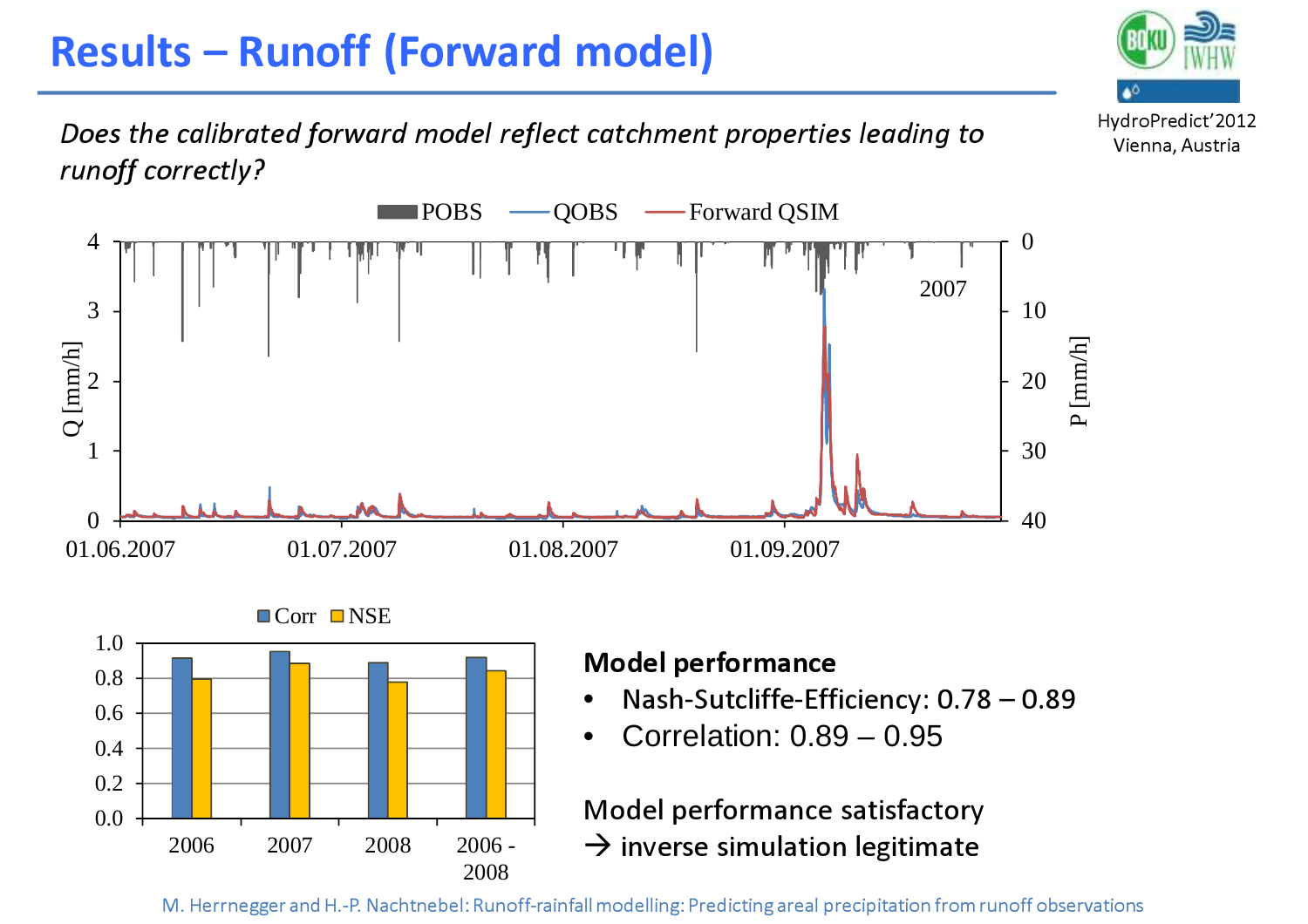### Cumulative rainfall distribution



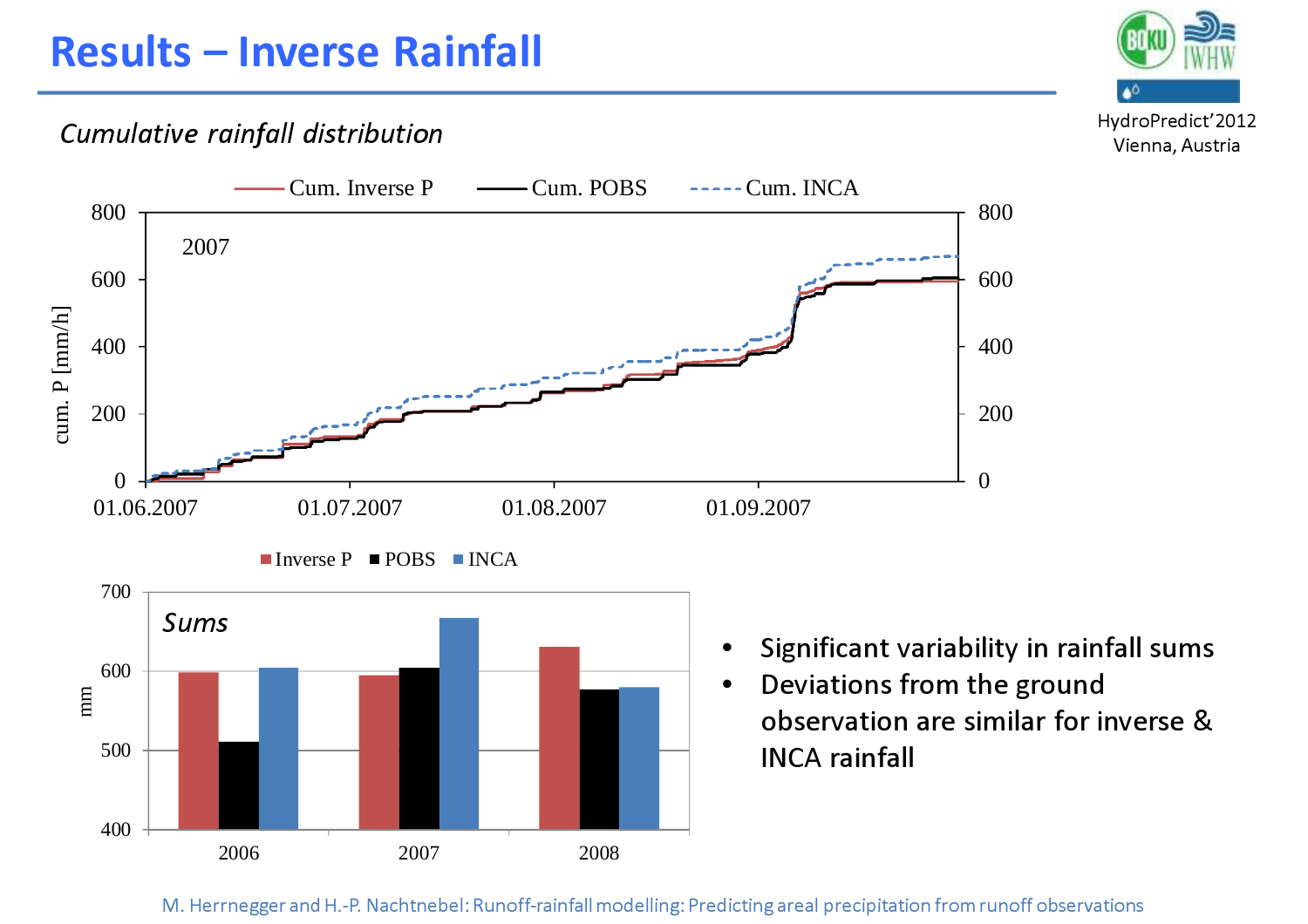### Temporal precipitation development



- •Dry and wet periods are generally captured by the inverse model (1)
- •Inverse model predicts higher intensities (2)
- • In some periods the inverse model predicts low intensity rainfall, which is not supported by ground observations (Fog, Dew?) (3)



HydroPredict'2012Vienna, Austria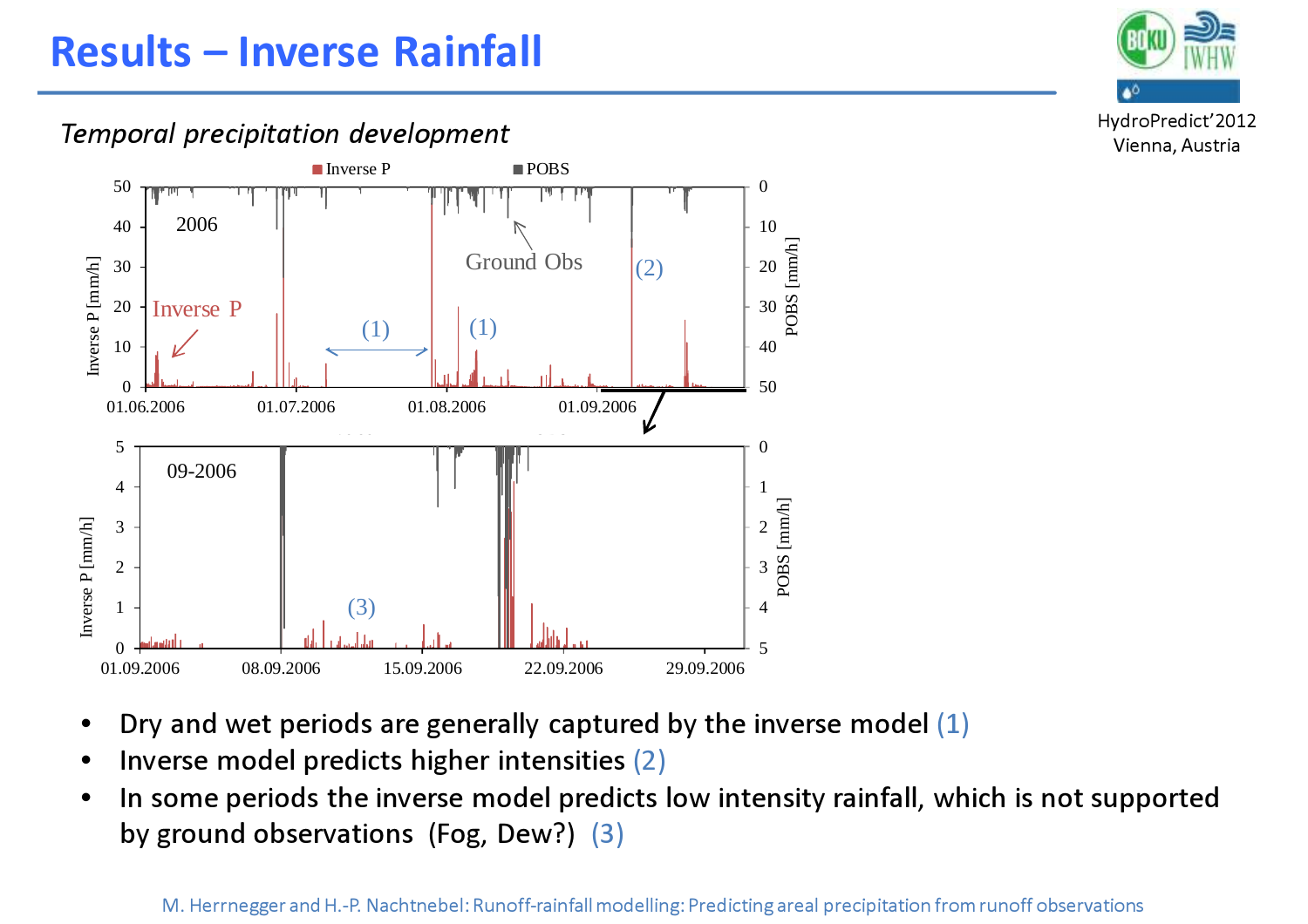# Results – Inverse Rainfall

HydroPredict'2012Vienna, Austria

Correlation between different precipitation realisations& temporal aggregation levels (6-h & 24-h sums)



- • 1-h sum: Correlation between POBS and Inverse P mostly higher than POBS-INCACorrelation between POBS and INCA stable for different years
- •Correlation coefficient increases considerably with temporal aggregation
- Correlation between POBS and INCA mostly higher at longer aggregation levels•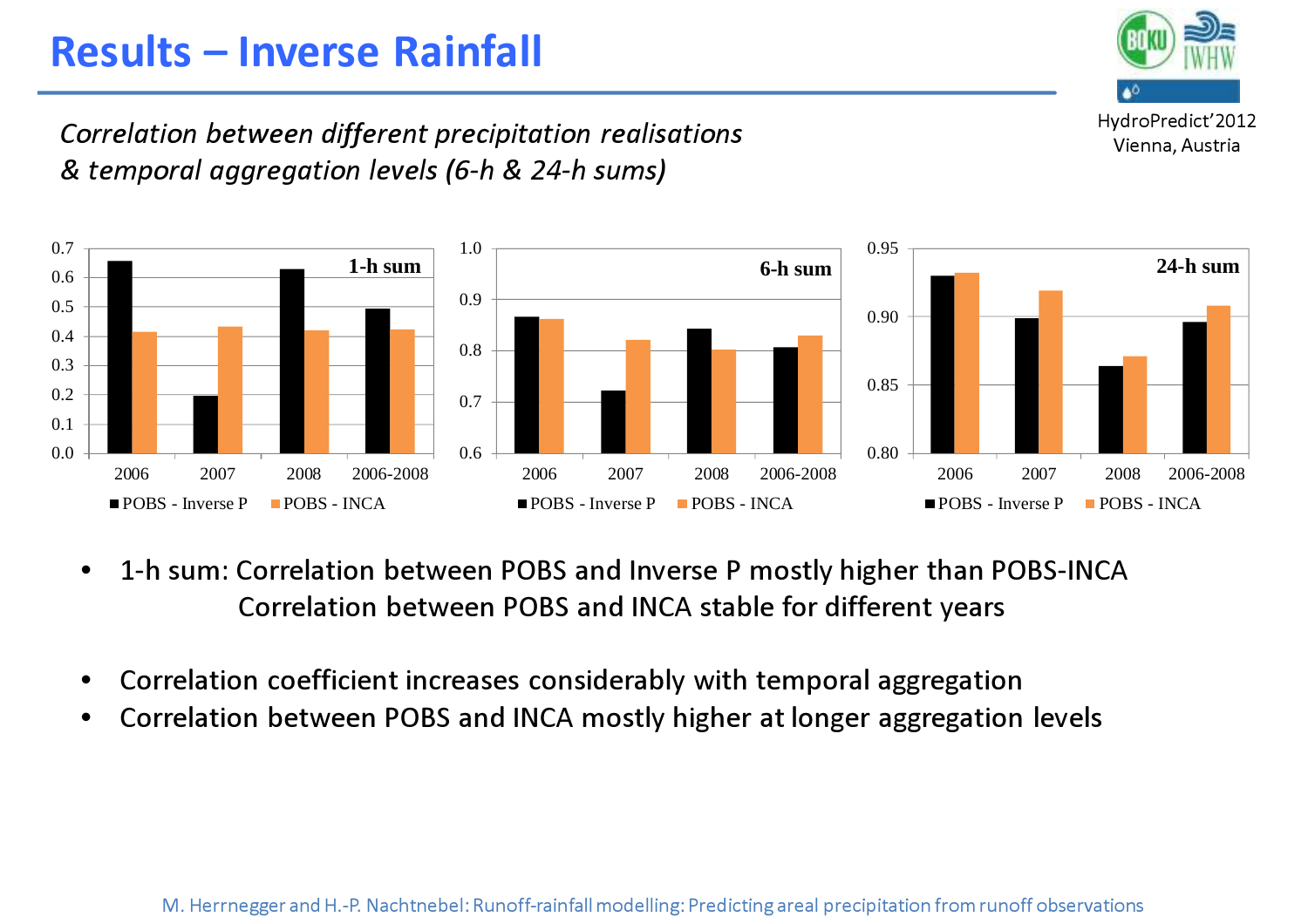# Summary & Conclusions

- HydroPredict'2012Vienna, Austria
- $\bullet$  A method was presented to invert widely used conceptual R-R-models, with the aim to estimate catchment precipitation from runoff observations
- • Quality of inverse rainfall estimates is higher or of the same magnitude compared to interpolated precipitation data
- $\bullet$  Runoff-Rainfall modeling is a feasible approach to estimate areal rainfall, which can be used for, e.g.
	- Estimation of P-correction factors or parameterisation of elevation<br>denoming the process: dependency
	- $\triangleright$  Calibration of radar data
	- $\triangleright$  Flood forecasting systems, e.g. as an additional information source for<br>example example intime activates ensemble precipitation estimates
- • Approach is limited to catchment sizes, which can be modeled in a lumped approach & snow-free periods